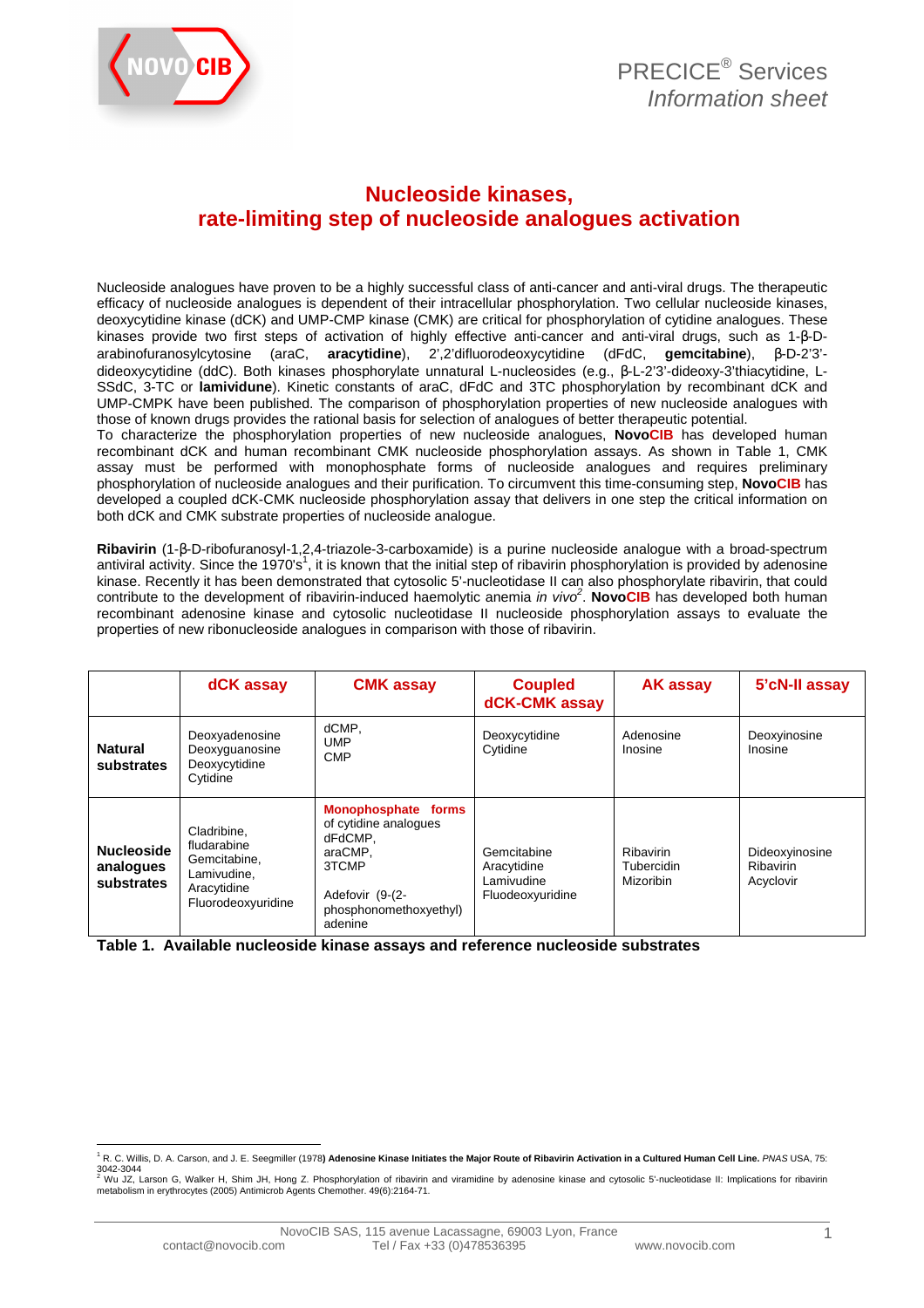

 PRECICE® Services Information sheet Ref: # E-Nov 3

## **Human deoxycytidine kinase (dCK) Human, recombinant expressed in E.coli E.C. 2.7.1.74**

#### **Description**

**NOVOCIB**'s human deoxycytidine kinase (dCK) is a recombinant protein of ca.33kDa cloned by RT-PCR amplification of mRNA extracted from human hepatoma cells and expressed in E.coli.

Human deoxycytidine kinase plays a key role in the salvage pathway of deoxynucleotides synthesis providing resting cells with deoxynucleotides for DNA repair and mitochondrial DNA synthesis. The enzyme has a broad substrate specificity and provides the phosphorylation of both purine and pyrimidine deoxynucleosides (e.g. deoxyadenosine (dA), deoxyguanosine (dG)) and deoxycytidine (dC) and pyrimidine ribonucleoside, cytidine (C)). The enzyme can utilize both ATP and UTP as phosphate donor with UTP as a preferred substrate.

Deoxycytidine kinase is responsible for the phosphorylation and activation of numerous nucleoside analogs used to treat cancer (e.g. cytarabine, gemcitabine, cladribine and fludarabine) including nucleoside analogs of non-physiological L-chirality (e.g. 3TC,<br>Iamivudine, anti-HIV and anti-hepatitis B agent). Three-dimensional structures of dCK in complex purine<sup>2, 3</sup> D- and L-nucleosides have been solved providing structural basis for activation of L- and D-nucleoside analogs.

**Storage:**  $-20$   $\degree$  in a solution containing 50 mM Tris-HCl, pH 7.6, 1 mM β-mercaptoethanol, 50% glycerol.

**Unit Definition:** One unit of deoxycytidine kinase converts 1.0 µmole of deoxycytidine and ATP to dCMP and ADP per minute at pH 7.6 at 37°C, as measured by a coupled PK/LDH enzyme system.

**Specific Activity:** ≥ 0.025 unit/mg protein.<br>**Purity:** contr **Purity:** controlled by 12%AA



\_<br>Deoxvovtidine ATE **ADF** dCM AME

The enzymatic activity of human recombinant dCK was confirmed by ionpair HPLC analysis (Agilent 1100 series, Zorbax C18plus) as shown by formation of dCMP and ADP (red) from deoxycytidine and ATP (blue).



**Assay condition:** Enzymatic activity of dCK is measured by spectrophotometric assays in a coupled lactate dehydrogenase/pyruvate kinase system. Assays were carried out at 37°C, at 50mM Tris-HCl pH7,6; 50mM KCl, 10mM MgCl2, 5mM ATP, 0,1mM NADH, 1mM phosphoenolpyruvate, 1mM DTT, PK 10U/ml, LDH 15U/ml, 0,9µM dCK. Reaction was followed in an iEMS Reader MF (Labsystems) microtiter plate reader at 340nm. Nucleosides, nucleotides, LDH and PK were purchased from Sigma-Aldrich.

#### **Related products:**

• **dCK nucleoside phosphorylation assay** 

- **Coupled dCK-CMK nucleoside phosphorylation assays**
- **Coupled Nucleoside Kinase IMPDH II**
- panel of human recombinant nucleoside kinases and has developed a range of PRECICE® services to evaluate substrate properties of new nucleoside analogues for key cellular kinases.

**NOVOCIB** has cloned and purified a

- 
- 
- **UMP-CMP kinase (CMK)**
- **Adenosine kinase (AK)**
- **Cytosolic 5' nucleotidase II (cN-II)**
- **CMK nucleotide monophosphate phosphorylation assay**
- **Adenosine kinase phosphorylation assay**
- **cN-II phosphorylation assay**

 $\overline{\phantom{a}}$ 1 Sabini E, Ort S, Monnerjahn C, Konrad M, Lavie A. Structure of human dCK suggests strategies to improve anticancer and antiviral therapy. (2003) Nat Struct Biol.10(7):513-9 2 Sabini E, Hazra S, Ort S, Konrad M, Lavie A. **Structural basis for substrate promiscuity of dCK**. (2008) J Mol Biol. 378(3):607-21

<sup>&</sup>lt;sup>3</sup> Sabini E, Hazra S, Konrad M, Burley SK, Lavie A. (2007) **Structural basis for activation of the therapeutic L-nucleoside analogs 3TC and troxacitabine by human<br>deoxycytidine kinase.** *Nucleic Acids Res***. 35(1):186-92**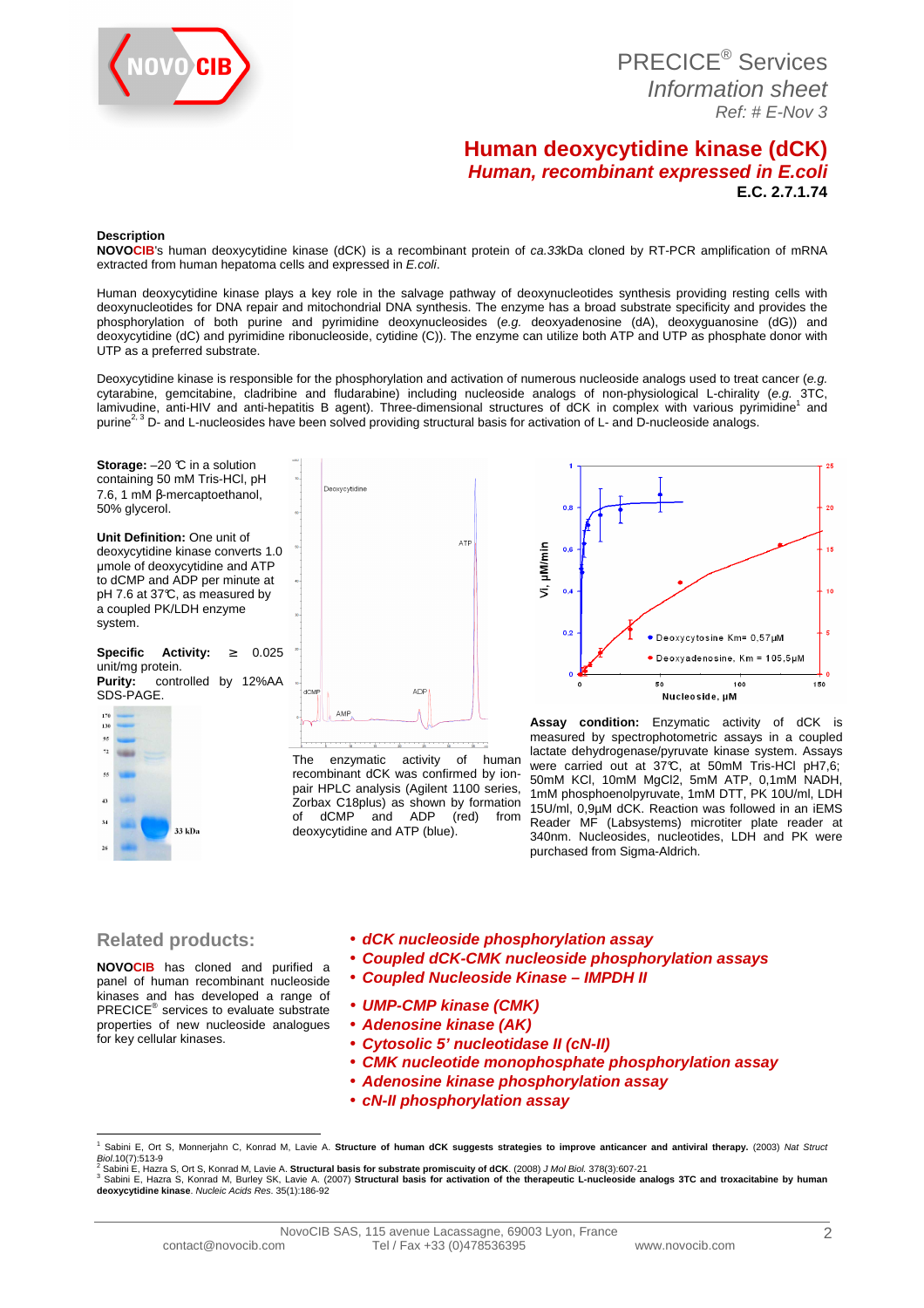

# **dCK nucleoside phosphorylation assay**

IMPORTANT: Client-specified alterations can be accommodated

**Aim:** Characterization of substrate properties (Km and Vmax) of new nucleoside analogues for human deoxycytidine kinase in comparison with the properties of known nucleoside analogues (e.g. **aracytidine, gemcitabine, cladribine and lamivudine**).

|                  | Novocib*       |                      |                                      | <b>Published data</b> |                                        |                                                        |  |
|------------------|----------------|----------------------|--------------------------------------|-----------------------|----------------------------------------|--------------------------------------------------------|--|
| <b>Substrate</b> | $Km, \mu M$    | Vmax,<br>umol/mg/min | <b>Relative</b><br>Vmax,<br>% of dCR | $Km, \mu M$           | Vmax.<br>umol/mg/mi                    | Ref.                                                   |  |
|                  | 0,577<br>0.026 |                      | 100                                  | 0.16                  | 0,033                                  | Recombinant<br>Johansson Karlsson 1995 <sup>1</sup>    |  |
| Deoxycytidine    |                |                      |                                      | 1,3                   | 0.069                                  | Recombinan<br>Usova & Eriksson, 1997 t <sup>2</sup>    |  |
|                  |                |                      |                                      | 0,57                  | 0.004                                  | Partially purified<br>Someya H et al 2003 <sup>3</sup> |  |
| Gemcitabine      | 42.71          | 0.325                | 1250                                 |                       |                                        |                                                        |  |
| Deoxyadenosine   | 150.5          | 1,08                 | 115<br>4153<br>480                   |                       |                                        | Recombinant<br>Sabini E et al 2008 <sup>4</sup>        |  |
|                  |                |                      |                                      | 1,5                   | Recombinant<br>Johansson Karlsson 1995 |                                                        |  |
| Aracytidine      | 6,81           | 0,224                | 862                                  | 15                    | 0.009                                  | Partially purified<br>Someya H et al 2003              |  |
| Cladribine       | 56,5<br>0,285  | 1096                 | 89                                   | 0,126                 | Recombinant<br>Usova & Eriksson, 1997  |                                                        |  |
|                  |                |                      | 24                                   | 0.76                  | Recombinant<br>Johansson Karlsson 1995 |                                                        |  |

**Enzyme**: The dCK used in the assays is a human recombinant dCK, cloned from human cells, expressed in E. coli, produced and purified by **NOVOCIB** (see sheet # E-Nov 3 for further information). The enzyme purity is controlled by SDS-PAGE. Protein concentration is measured by Bradford method (Bio-Rad). dCK enzymatic activity (≥ 0.025 unit/mg protein) is systematically controlled before performing any assay.

**Kinetics Analysis**: Enzymatic activity of deoxycytidine kinase with particular nucleoside substrate is measured continuously by spectrophotometric assays in a coupled lactate dehydrogenase/pyruvate kinase system. Assays are carried out at 37°C, at 50mM Tris-HCl pH7,6; 50 mM KCl, 10mM MgCl2, 5mM ATP, 0,1mM NADH, 1mM phosphoenolpyruvate, 1mM DTT, PK 10U/ml, LDH 15U/ml, 0,9µM dCK. The nucleosides, nucleotides, LDH and PK are purchased from Sigma-Aldrich. Reaction is followed in an iEMS Reader MF (Labsystems) microtiter plate reader at 340nm. Assays are performed in duplicate (2 wells per compound and per concentration). Triplicates are available upon request. Km and Vmax are calculated from spectroscopic data using Michaelis-Menten equation.

A confirmation by HPLC analysis of formation of monophosphorylated forms is available upon request.



## **Related products:**

- **Deoxycytidine kinase (dCK)**
- **Coupled dCK-CMK nucleoside phosphorylation assays**
- **Coupled Nucleoside Kinase IMPDH II**

**NOVOCIB** has cloned and purified a panel of human recombinant nucleoside kinases and has developed a range of PRECICE<sup>®</sup> services to evaluate substrate properties of new nucleoside analogues for key cellular kinases.

- **UMP-CMP kinase (CMK)**
- **Adenosine kinase (AK)**
- **Cytosolic 5' nucleotidase II (cN-II)**
- **CMK nucleotide monophosphate phosphorylation assay**
- **Adenosine kinase phosphorylation assay**
- **cN-II phosphorylation assay**

 $\overline{\phantom{a}}$ <sup>1</sup> M. Johansson and A. Karlsson (1995): Differences in kinetic properties of pure recombinant human and mouse deoxycytidine kinase Biochem. Pharmacol. 50(2), 163-

<sup>168</sup>  2 E. V. Usova and S. Eriksson (1997) **The effects of high salt concentrations on the regulation of the substrate specificity of human recombinant deoxycytidine kinase**  Eur. J. Biochem. 248(3), 762-766

<sup>&</sup>lt;sup>3</sup> H. Someya *et al.* (2003) Phosphorylation of 4'-thio-beta-D-arabinofuranosylcytosine and its analogs by human deoxycytidine kinase *J. Pharmacol. Exp. Ther.* 304(3), 1314-1322<br><sup>4</sup> E. Sabini *et al. (*2008) **Structural basis for substrate promiscuity of dCK** *J. Mol. Biol.* 378(3), 607-621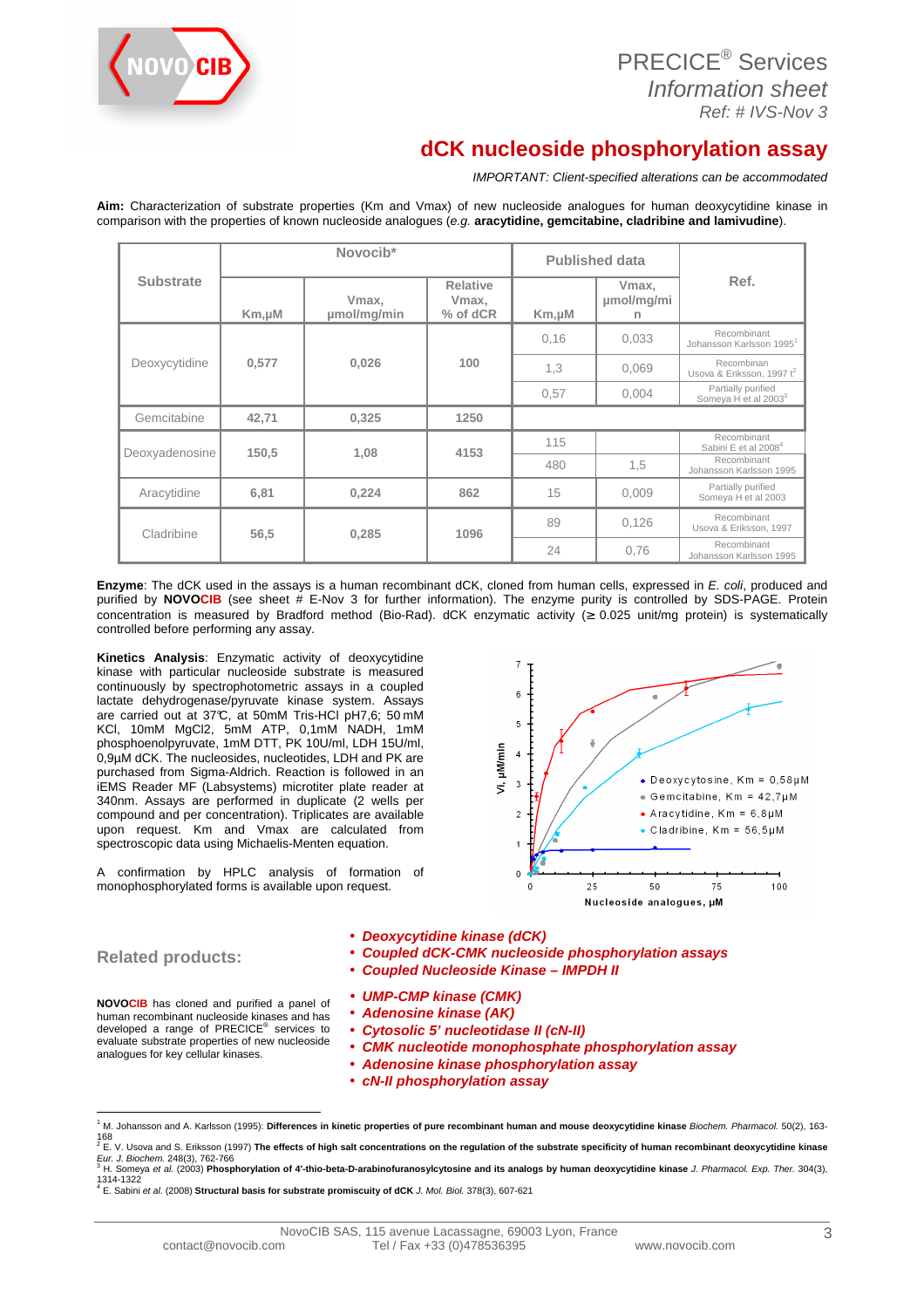

PRECICE® Services Information sheet Ref: # E-Nov 4

## **UMP-CMP kinase (CMK)**

## **Human, recombinant expressed in E.coli**

**E.C. 2.7.4.14** 

**Synonyms: cytidylate kinase, deoxycytidylate kinase, deoxycytidine monophosphokinase, dCMP kinase, cytidine monophosphate kinase, CMP kinase (CMK, CMPK), uridine monophosphate kinase (UMK, UMPK), uridine monophosphate/cytidine monophosphate kinase, UMP/CMP kinase (UMP/CMPK), CTP:CMP phosphotranferase, ATP:UMP-CMP phosphotransferase, pyrimidine nucleoside monophosphate kinase (YMPK)** 

#### **Description**

**NOVOCIB**'s Human UMP-CMP kinase (CMK) is a recombinant protein of ca. 27kDa (full length 228-aa form<sup>1</sup> ) cloned by RT-PCR amplification of mRNA extracted from Huh7 cells (human hepatoma) and expressed in E.coli.

UMP-CMP kinase plays a critical role in supplying cells with nucleotides by catalysing the phosphorylation of CMP, UMP and dCMP to their respective diphosphates. CMK plays also an important role in the activation of cytidine analogues, aracytidine and gemcitabine, a mainstay of leukaemia and lymphoma therapy<sup>2</sup>. CMK has a remarkable ability of to phosphorylate L-nucleotides from their monophosphate to diphosphate forms<sup>3</sup> as shown for β-L-2'3'-dideoxy-3'thiacytidine (L-SSdC, 3-TC or lamividune), an anti-HIV and anti-hepatitis B drug.

Crystal structure of open form of human UMP-CMP kinase has been solved recently<sup>4</sup>. These data, together with the homology model of enzyme in closed state, provides structural basis for understanding the substrate specificity of the enzyme and helps to design new nucleoside analogues of higher phosphorylation efficiency.

**ATE** 

**Storage:**  $-20$  °C in a solution containing 150mM KCl, 50mM Tris-Hcl, pH7,5, 2mM βmercaptotethanol, 50% glycerol.

**Unit Definition:** One unit of UMP-CMP kinase converts 1.0 µmole of UMP and ATP to UDP and ADP per minute at pH 7.6 at 25°C, using a coupled enzyme system with PK/LDH.

#### **Specific activity:** ≥0,150U/mg **Purity:** controlled by SDS-PAGE





**UMP-CMP kinase was confirmed by HPLC analysis as illustrated by CDP and ADP formation (red) from CMP and ATP (blue).** 



**Assay condition:** Enzymatic activity of UMP-CMP kinase is measured by continuous spectrophotometric assays in a coupled lactate dehydrogenase/pyruvate kinase system. Assays are carried out at 37°C, at 5 0mM Tris-HCl pH7,6; 50mM KCl, 10mM MgCl<sub>2</sub>, 5mM ATP, 0,1mM NADH, 1mM phosphoenolpyruvate, 1mM DTT, PK 10U/ml, LDH 15U/ml, 380nM CMK. Reaction is followed in an iEMS Reader MF (Labsystems, Finland) microtiter plate reader at 340nm.

## **Related products:**

**NOVOCIB** has cloned and purified a panel of human recombinant nucleoside kinases and has developed a range of PRECICE® services to evaluate substrate properties of new nucleoside analogues for key cellular kinases.

- **UMP-CMP kinase (CMK) nucleoside phosphorylation assay**
- **Coupled dCK-CMK nucleoside phosphorylation assays**
- **Deoxycytidine kinase (dCK)**
- **Adenosine kinase (AK)**
- **Cytosolic 5' nucleotidase II (cN-II)**
- **dCK nucleoside phosphorylation assay**
- **Adenosine kinase phosphorylation assay**
- **cN-II phosphorylation assay**
- **Coupled Nucleoside Kinase IMPDH II**

<sup>&</sup>lt;sup>1</sup> Jieh-Yuan Liou, Ginger E. Dutschman, Wing Lam, Zaoli Jiang and Yung-Chi Cheng (March 2002) **Characterization of Human UMP/CMP Kinase and Its Phosphorylation of**<br>**D- and L-Form Deoxycytidine Analogue Monophosphates** *C* 

**Characterization of the Human Enzyme** *Mol Pharmacol* 56 (3), 562-569<br><sup>3</sup> Claudia Pasti, Sarah Gallois-Montbrun, Hélène Munier-Lehmann, Michel Veron, Anne-Marie Gilles and Dominique Deville-Bonne (Mar2003) **Reaction of hu** 

**kinase with natural and analog substrates**. *European Journal of Biochemistry*, 270 (8), 1784 - 1790<br><sup>4</sup> Segura-Peña D, Sekulic N, Ort S, Konrad M, Lavie A. (2004) **Substrate-induced conformational changes in human UMP/CM**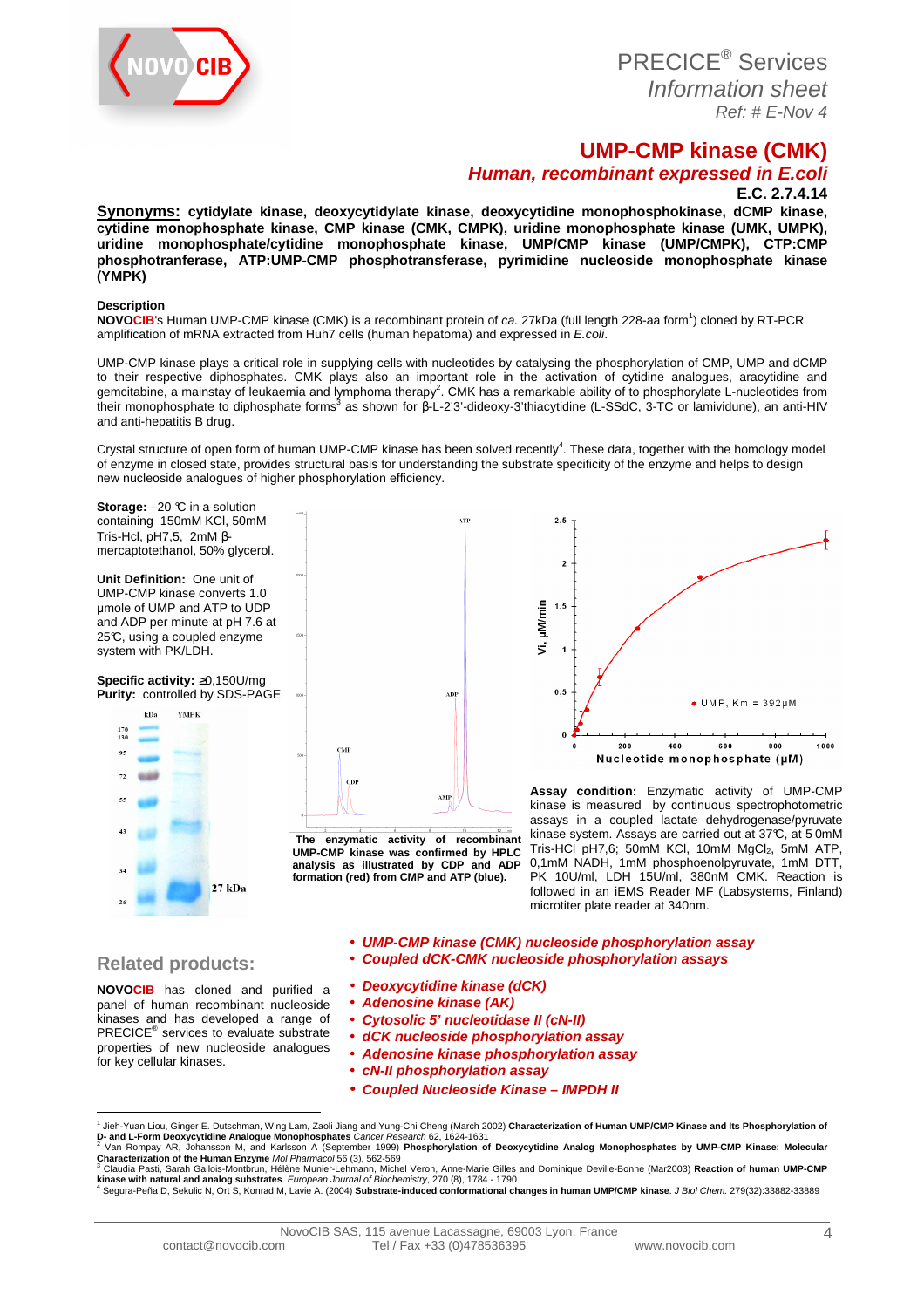

| <b>PRECICE<sup>®</sup> Services</b> |
|-------------------------------------|
| Information sheet                   |
| $Ref: #IVS-Nov 4$                   |

## **CMK nucleotide monophosphate phosphorylation assay**

IMPORTANT: Client-specified alterations can be accommodated.

**Aim:** Characterization of substrate properties (Km and Vmax) of monophosphate forms of new nucleoside analogues for human CMK in comparison with monophosphate forms of natural nucleosides or reference nucleoside analogues.

**Enzyme**: The enzyme used in the assays is a human recombinant CMK, cloned from human cells, expressed in E. coli, produced and purified by **NOVOCIB** (see sheet # E-Nov 4 for further information). The enzyme purity is controlled by SDS-PAGE. Protein concentration is measured by Bradford method (Bio-Rad). CMK enzymatic activity ( $\geq 0.150$  unit/mg protein) is systematically controlled before performing any assay.

|             |           |                     | NovoCIB*                          | Published data <sup>6</sup> |                      |
|-------------|-----------|---------------------|-----------------------------------|-----------------------------|----------------------|
|             | Km.<br>uМ | Vmax<br>nmol/mg/min | <b>Relative Vmax,</b><br>% of CMP | Km.<br>uМ                   | Vmax,<br>nmol/mg/min |
| <b>CMP</b>  | 17.9      | 130.07              | 100                               | 20                          | 350                  |
| <b>UMP</b>  | 392       | 307.16              | 236                               | 45                          | 350                  |
| <b>dCMP</b> | 1334      | 297.65              | 228                               | 900                         | 200                  |

**Kinetics Analysis**: Substrate properties of a particular nucleoside monophosphate for CMK are evaluated in a continuous LDH/PK spectrophotometric assay. The assays are carried out at 37°C, at 50mM Tris-HCl pH 7.6; 50mM KCl, 10mM MgCl<sub>2</sub>, 5mM ATP, 0.1mM NADH, 1mM phosphoenolpyruvate, 1mM DTT, PK 10U/ml, LDH 15U/ml, 380nM CMK. Nucleosides, nucleotides, LDH and PK are purchased from Sigma-Aldrich. Reaction is followed in an iEMS Reader MF (Labsystems) microtiter plate reader at 340nm. Assays are performed in duplicate (2 wells per compound and per concentration). Triplicates are available upon request. Km and Vmax are calculated from spectroscopic data using Michaelis-Menten equation.

A confirmation by HPLC analysis of the formation of monophosphorylated forms is available upon request.



## **Related products:**

**NOVOCIB** has cloned and purified a panel of human recombinant nucleoside kinases and has developed a range of PRECICE® services to evaluate substrate properties of new nucleoside analogues for key cellular kinases.

- **UMP-CMP kinase (CMK)**  • **Coupled dCK-CMK nucleoside phosphorylation assays**
- **Deoxycytidine kinase (dCK)**
- **Adenosine kinase (AK)**
- **Cytosolic 5' nucleotidase II (cN-II)**
- **dCK nucleoside phosphorylation assay**
- **Adenosine kinase phosphorylation assay**
- **cN-II phosphorylation assay**
- **Coupled Nucleoside Kinase IMPDH II**

**References** 

Jieh-Yuan Liou, Ginger E. Dutschman, and Yung-Chi Cheng (2005) Phosphorylation of Cytidine, Deoxycytidine, and Their Analog Monophosphates by **Human UMP/CMP Kinase Is Differentially Regulated by ATP and Magnesium** Mol Pharmacol 67:806-814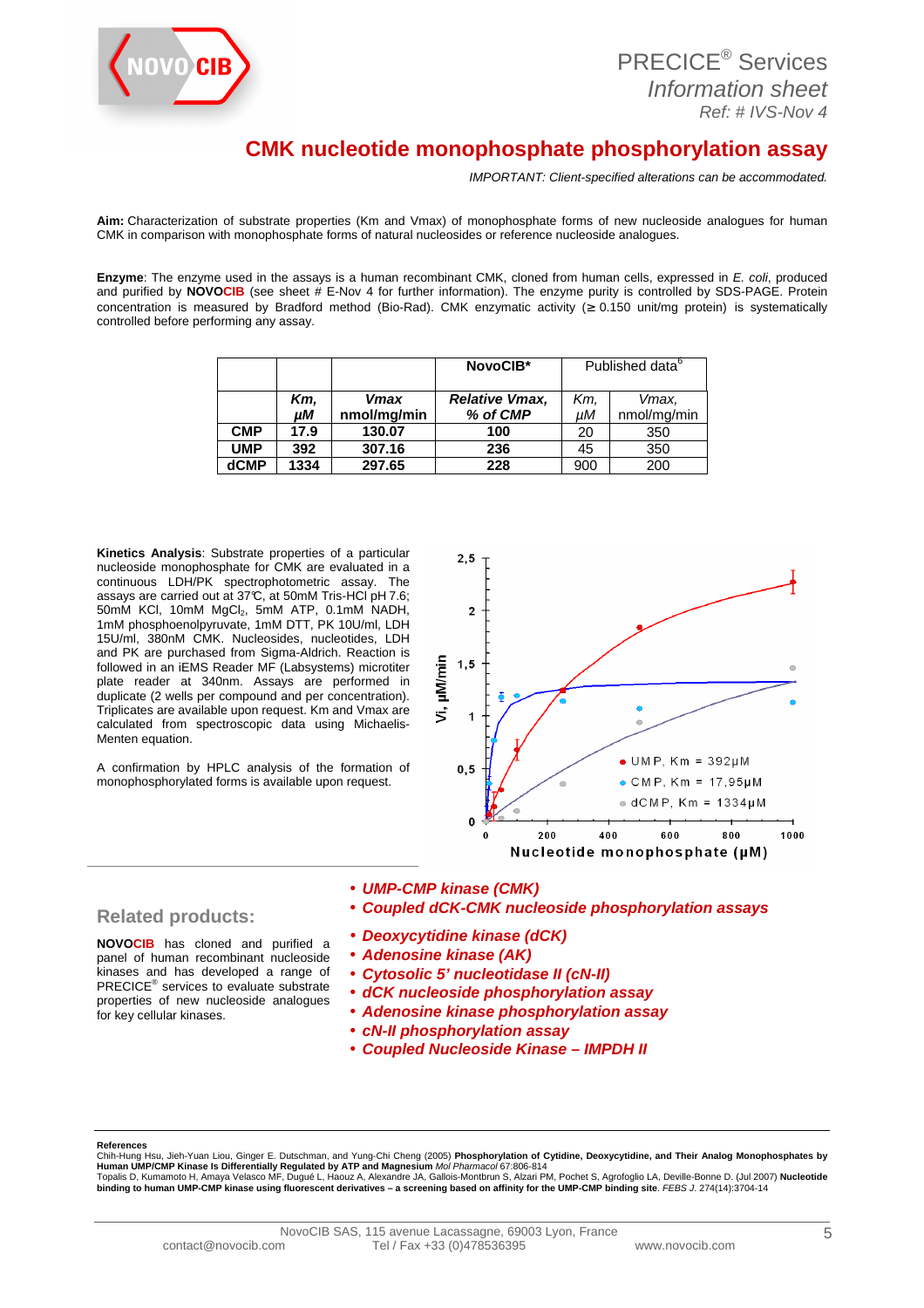

## **Coupled dCK-CMK nucleoside phosphorylation assays**

**Aim:** Coupled dCK-CMK nucleoside phosphorylation assay is a cost-effective rapid assay that delivers in one step the critical information on both dCK and CMK substrate properties of nucleoside analogue.



#### **Related products:**

**NOVOCIB** has cloned and purified a panel of human recombinant nucleoside kinases and has developed a range of PRECICE® services to evaluate substrate properties of new nucleoside analogues for key cellular kinases.

- **UMP-CMP kinase (CMK) nucleoside phosphorylation assay**
- **dCK nucleoside phosphorylation assay**
- **UMP-CMP kinase (CMK)**
- **Deoxycytidine kinase (dCK)**
- **Adenosine kinase (AK)**
- **Cytosolic 5' nucleotidase II (cN-II)**
- **Adenosine kinase phosphorylation assay**
- **cN-II phosphorylation assay**
- **Coupled Nucleoside Kinase IMPDH II**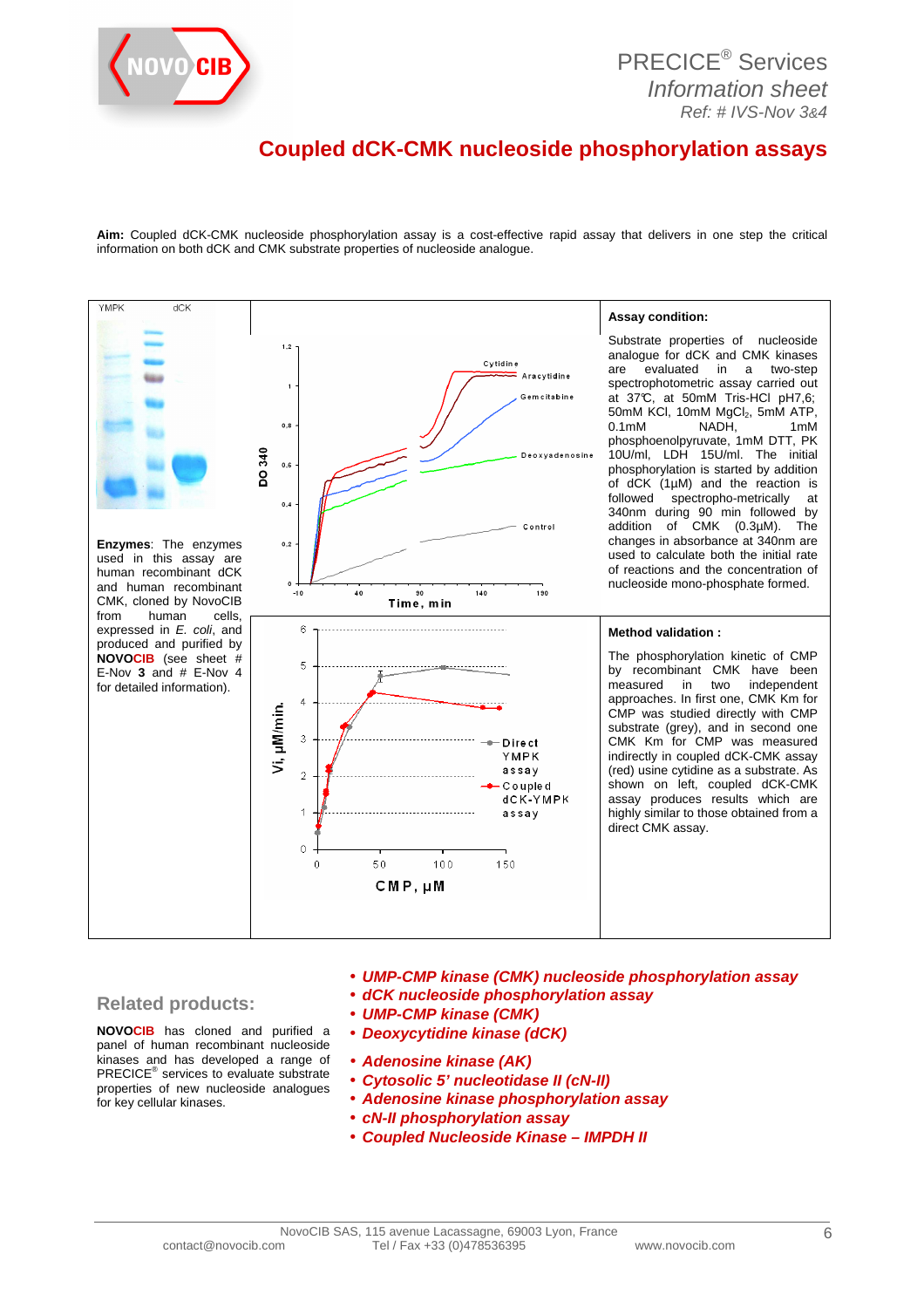

PRECICE® Services Information sheet Ref: # E-Nov 5

## **Human adenosine kinase (AK) Human, recombinant expressed in E.coli EC 2.7.1.20**

**Synonyms: ADK, Adenosine 5'-phosphotransferase** 

#### **Description**

**NOVOCIB**'s human adenosine kinase (AK) is a recombinant protein of ca.39kDa (345-aa short form<sup>1, 2</sup>) cloned by RT-PCR amplification of mRNA extracted from human hepatoma cells and expressed in E.coli. The sequence of the cloned AK (GenBank accession number U50196) was confirmed by DNA sequencing (100% identity).

Adenosine kinase is a ubiquitous enzyme that catalyzes the transfer of γ-phosphate from ATP to 5' hydroxyl of adenosine generating AMP and ADP. Adenosine (AR) is an important modulator of central nervous system functions with a half-life of seconds. Facilitated diffusion of adenosine across the cell membrane closely couples adenosine concentrations in the intracellular and extracellular compartments. Inhibition of adenosine kinase results in selective increase of local adenosine concentrations and reduced seizure susceptibility and nociception in vivo<sup>3</sup>. Adenosine kinase is an attractive and experimentally validated target for the development of new analgesic and anti-inflammatory agents<sup>4</sup>. In addition, AK recently has emerged as a novel target to predict and to prevent epileptogenesis<sup>5, 6</sup>. The X-ray crystallographic structure of human AK has been described<sup>7</sup> and provides structural basis for rational design and optimisation of new AK inhibitors.

In addition, this enzyme is responsible for the phosphorylation and consequent clinical activity of several therapeutically useful nucleosides, including the antiviral drug ribavirin<sup>8</sup>, immunosuppressive drug mizoribine<sup>9</sup> and anticancer C-nucleoside, tiazofurin<sup>10</sup> .

 $\overline{\phantom{a}}$ 

**Storage:**  $-20$  °C in a solution containing 50 mM Tris-HCl, pH 7.6, 1 mM β-mercaptoethanol, 50% glycerol.

**Unit Definition:** One unit of adenosine kinase converts 1.0 µmole of adenosine and ATP to AMP and ADP per minute

at pH  $7.6$  at 30°C,  $130$ as measured by a coupled PK/LDH **GR** enzyme system.  $73$ **Specific Activity:** ≥ 0.030 unit/mg  $\tilde{R}$  $39kDa$ protein.  $\overline{a}$ **Purity:** controlled by 10% AA SDS-PAGE.



**Assay condition:** Enzymatic activity of adenosine kinase with particular nucleoside substrate is measured by spectrophotometric assays in a  $\bullet$  Deoxyadenosine Km = 295µ coupled lactate dehydrogenase / pyruvate kinase system. Assays were carried out at 37°C, at 50mM Tris-HCl pH7,6; 50mM KCl, 5mM MgCl2, 2,5mM ATP, 0,1mM NADH, 1mM phosphoenolpyruvate, 1mM DTT, PK 5U/ml, LDH 5U/ml. Reaction was followed in an iEMS Reader MF (Labsystems) microtiter plate reader at 340nm. Nucleosides, nucleotides,  $\frac{1}{12}$ LDH and PK were purchased from Sigma-Aldrich.

#### **Related products:**

**NOVOCIB** has cloned and purified a panel of human recombinant nucleoside kinases and has developed a range of PRECICE® services to evaluate substrate properties of new nucleoside analogues for key cellular kinases.

- **Adenosine kinase phosphorylation assay**
- **Coupled Nucleoside Kinase IMPDH II**
- **Deoxycytidine kinase (dCK)**
- **UMP-CMP kinase (CMK)**
- **Cytosolic 5' nucleotidase II (cN-II)**
- **CMK nucleotide monophosphate phosphorylation assay**
- **dCK nucleoside phosphorylation assay**
- **Coupled dCK-CMK nucleoside phosphorylation assays** 
	- **cN-II phosphorylation assay**

7

 1 . Spychala J, Datta NS, Takabayashi K, Datta M, Fox IH, Gribbins T, Mitchell BS **Cloning of human adenosine kinase cDNA: Sequence similarity to microbial ribokinases** 

and fructokinases (1996) *Proc. Natl. Acad. Sci. USA* 93, pp. 1232-1237<br><sup>2</sup> Sahin B, Kansy JW, Naim AC, Spychala J, Ealick SE, Fienberg AA, Greene RW and Bibb JA. **Molecular characterization of recombinant mouse adenosine** 

yl)pyrido[2,3-*d*]pyrimidine), a Novel Orally Effective Adenosine Kinase Inhibitor with Analgesic and Anti-Inflammatory Properties: I. In Vitro Characterization and<br>Acute Antinociceptive Effects in the Mouse Journal of Pha

<sup>58</sup>  5 Fedele DE, Gouder N, Guttinger M, Gabernet L, Scheurer L, Rulicke T, Crestani F, Boison D **Astrogliosis in epilepsy leads to overexpression of adenosine kinase, resulting in seizure aggravation** (2005) Brain, 128, 2383–2395 6

Detlev Boison **The adenosine kinase hypothesis of epileptogenesis** *Progress in Neurobiology* 84 (2008) 249–262<br>Mathews, I.I., Erion, M.D. & Ealick, S.E. **Structure of human adenosine kinase at 1.5 A resolution**. (1998) *B* 8

<sup>&</sup>lt;sup>9</sup> Miller RL, Adamczyk DL, Miller WH, Koszalka GW, Rideout JL, Beacham LM, Chao EY, Haggerty JJ, Krenitsky TA, Elion, GB **Adenosine kinase from rabbit liver II**<br>Substrate and inhibitor specificity. (1979) *J. Biol. Chem.* 

<sup>50, 5269-5274</sup>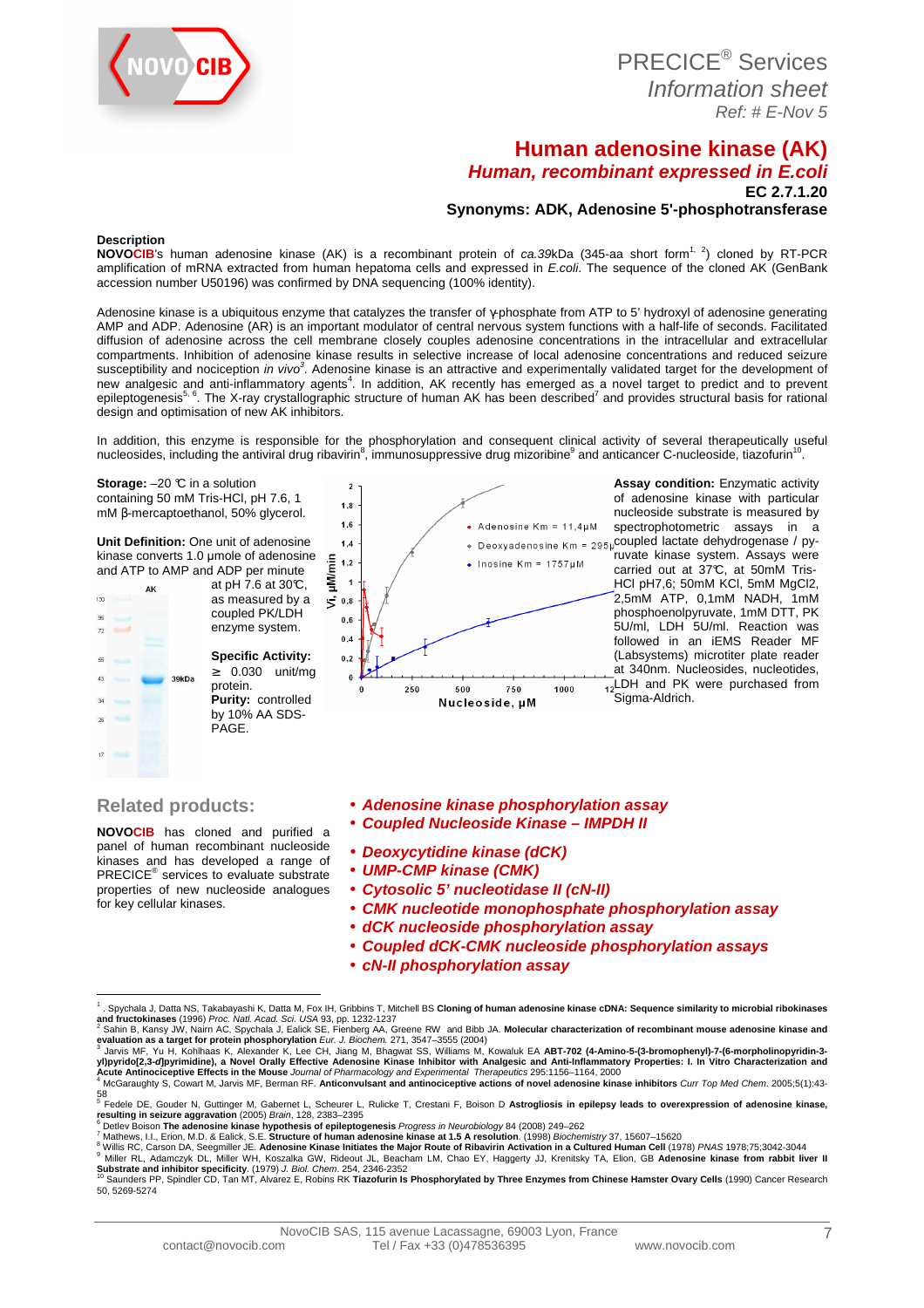

| <b>PRECICE<sup>®</sup> Services</b> |
|-------------------------------------|
| Information sheet                   |
| Ref: # IVS-Nov 5                    |

# **AK nucleoside phosphorylation assay**

IMPORTANT: Client-specified alterations can be accommodated.

**Aim:** Characterization of substrate properties (Km and Vmax) of new nucleoside analogues for human adenosine kinase in comparison with properties of known nucleoside analogues (e.g. **ribavirine, tubercidine or mizoribine**).

|                  | <b>Novocib</b> |                           | <b>Published</b> |                |               |  |
|------------------|----------------|---------------------------|------------------|----------------|---------------|--|
| <b>Substrate</b> | $Km(\mu M)$    | $Kcat (min-1)$            | $Km(\mu M)$      | $Kcat (min-1)$ | Ref           |  |
|                  |                | 3.2<br>1.5<br>11<br>0.150 | 13               |                |               |  |
| Adenosine        |                |                           |                  |                | $\mathcal{P}$ |  |
| Ribavirine       | 328            | 1,9                       | 540              | 1,8            |               |  |
| Deoxyadenosine   | 295            | 3,4                       | 360              |                | 2             |  |
| Tubercidine      | 12             | 2,2                       |                  |                |               |  |
| Inosine          | 1758           | 2,6                       |                  |                |               |  |

**Enzyme**: The AK used in the assays is a human recombinant AK, cloned from human cells, expressed in E. coli, produced and purified by **NOVOCIB** (see sheet # E-Nov5 for further information). The enzyme purity is controlled by SDS-PAGE. Protein concentration is measured by Bradford method (Bio-Rad). AK enzymatic activity (≥ 0.030 unit/mg protein) is systematically controlled before performing any assay.



**The phosphorylation of ribavirin by adenosine kinase was confirmed by HPLC analysis as illustrated by Ribavirine-MP ribavirine (blue).** 

## **Related products:**

References

**NOVOCIB** has cloned and purified a panel of human recombinant nucleoside kinases and has developed a range of PRECICE® services to evaluate substrate properties of new nucleoside analogues for key cellular kinases.



**Kinetics Analysis**: Enzymatic activity of adenosine kinase with particular nucleoside substrate is measured continuously by spectrophotometric assays in a coupled lactate dehydrogenase/pyruvate kinase system. Assays are carried out at 37°C, at 50mM Tris-HCl pH7,6; 50mM KCl, 5mM MgCl2, 2,5mM ATP, 0,1mM NADH, 1mM phosphoenolpyruvate, 1mM DTT, PK-LDH (5U/ml each), 0,85µM AK. The nucleosides, nucleotides, LDH and PK are purchased from Sigma-Aldrich. Reaction is followed in an iEMS Reader MF (Labsystems) microtiter plate reader at 340nm. Assays are performed in duplicate (2 wells per compound and per concentration). Triplicates are available upon request. Km and Vmax are calculated from spectroscopic data using Michaelis-Menten equation.

A confirmation by HPLC analysis of formation of monophosphorylated forms is available upon request.

- **Adenosine kinase**
- **Coupled Nucleoside Kinase IMPDH II**
- **Deoxycytidine kinase (dCK)**
- **UMP-CMP kinase (CMK)**
- **Cytosolic 5' nucleotidase II (cN-II)**
- **CMK nucleotide monophosphate phosphorylation assay**
- **dCK nucleoside phosphorylation assay**
- **Coupled dCK-CMK nucleoside phosphorylation assays**
- **cN-II phosphorylation assay**

1. Wu JZ, Larson G, Walker H, Shim JH, Hong Z. **Phosphorylation of ribavirin and viramidine by adenosine kinase and cytosolic 5'-nucleotidase II: Implications for<br>ribavirin metabolism in erythrocytes. (2005) A***ntimicrob Ag*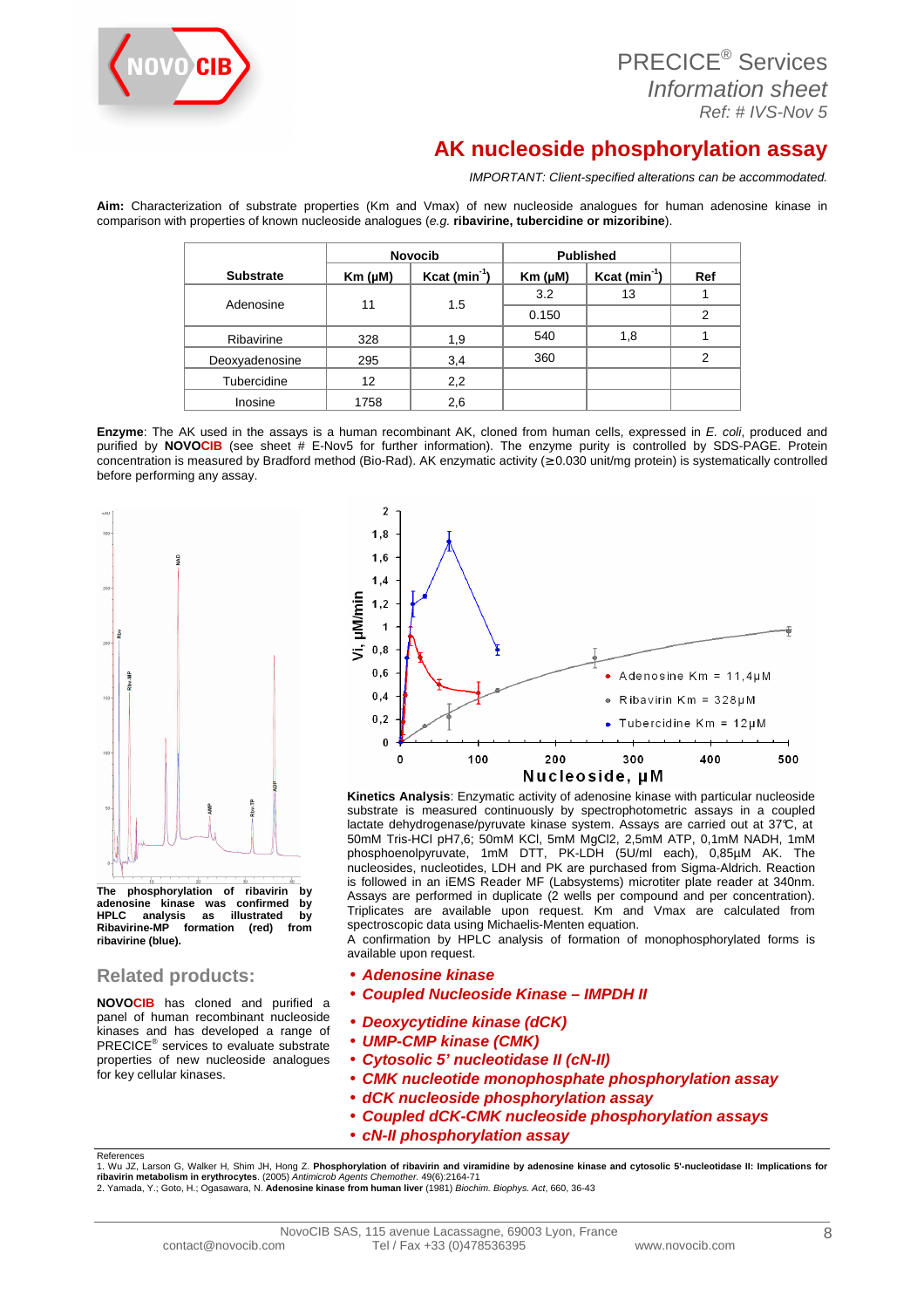

## **Human cytosolic 5'-nucleotidase II (cN-II) Human, recombinant expressed in E.coli EC 3.1.3.5**

**Synonyms: cytosolic 5'-nucleotidase/phosphotransferase, High Km 5'-nucleotidase (hkm-NT), cytosolic purine 5'-nucleotidase (purine 5'-NT), IMP/GMPspecific 5'-nucleotidase (IMP/GMP-specific 5'-NT)** 

#### **Description**

**NOVOCIB**'s human cytosolic IMP/GMP specific 5'-nucleotidase/phosphotransferase II (cN-II) is a recombinant protein of ca. 65kDa cloned by RT-PCR amplification of mRNA extracted from human hepatoma cells and expressed in *E.coli*. The sequence of the cloned NT5C2 gene (GenBank accession number P49902) was confirmed by DNA sequencing (100% identity).

Cytosolic 5'-nucleotidase II is one of the seven known mammalian nucleotidases<sup>1</sup> that specifically catalyzes the dephosphorylation of 6-hydroxypurine nucleoside 5'-monophosphates (IMP, dIMP, GMP, dGMP) and regulates cellular pool of IMP and GMP<sup>2, 3</sup>. The enzyme also acts as a phosphotransferase catalyzing the transfer of a phosphate from nucleoside monophosphate to a nucleoside acceptor – preferentially inosine and deoxyinosine. Unlike the other 5'-nucleotidases, cN-II is allosterically regulated by adenine/guanine nucleotides and 2,3-biphosphoglycerate<sup>4</sup>.

In addition, cytosolic 5'-nucleotidase II phosphorylates anti-viral and anti-tumour nucleoside analogues such as 2'3'-dideoxyinosine,  $\text{carbovir}^5$ , acyclovir $^6$  and ribavirin<sup>7</sup>.

**Storage:** −20 ℃ in a solution containing 50 mM Tris-HCl, pH 7.6, 2 mM β-mercaptoethanol, 50% glycerol.



#### **Specific Activity:**

≥ 0.150 unit/mg protein. **Purity:** controlled by 10% AA SDS-PAGE.

## **Related products:**

**NOVOCIB** has cloned and purified a panel of human recombinant<br>nucleoside kinases and has nucleoside kinases and has developed a range of PRECICE® services to evaluate substrate<br>properties of new nucleoside properties of new nucleoside analogues for key cellular kinases.



**5'-nucleotidase assay condition:** 5'-nucleotidase activity of cN-II is followed in an irreversible spectrophotometric assay using coupled purine nucleoside phosphorylase - xanthine oxidase system (2,5mU/ml each). Assays were carried out at 37°C, at 50mM Tris-HCl pH7,6; 100mM KCl, 20mM  $MgCl<sub>2</sub>$ , 500µM KH<sub>2</sub>PO<sub>4</sub>, 5mM DTT, 119nM cN-II and various concentration of IMP. Reaction is followed at 295nm. The IMP is purchased from MP Biochemicals and XO from Sigma-Aldrich. PNP is produced and purified by NovoCIB (ref # E-Nov2).

- **cN-II phosphorylation assay**
- **Coupled Nucleoside Kinase IMPDH II**

#### • **Adenosine kinase**

- **Deoxycytidine kinase (dCK)**
- **UMP-CMP kinase (CMK)**
- **dCK nucleoside phosphorylation assay**
- **CMK nucleotide monophosphate phosphorylation assay**
- **Coupled dCK-CMK nucleoside phosphorylation assays**
- **Adenosine kinase nucleoside phosphorylation assays**

 $\overline{a}$ 1 Bianchi V, Spychala J. **Mammalian 5'-nucleotidases** (2003) J. Biol Chem 278(47): 46195-46198

<sup>2</sup> Allegrini S, Pesi R, Tozzi MG, Fiol CJ, Johnson RB, Eriksson S. **Bovine cytosolic IMP/GMP-specific 5'-nucleotidase: cloning and expression of active enzyme in Escherichia coli.** (1997) Biochem J. 328:483-7.<br><sup>3</sup> laete Bl., Terri MC **Becant advances in etnuat** 

Ipata PL, Tozzi MG Recent advances in structure and function of cytosolic IMP-GMP specific 5'-nucleotidase II (cN-II) (2006) Purinergic Signal. 2(4):669-75<br>Spychala J, Madrid-Marina V, Fox IH High Km Soluble 5'-nucleotidas 4

<sup>5</sup> Johnson MA, Fridland A. Phosphorylation of 2',3'-dideoxyinosine by cytosolic 5'-nucleotidase of human lymphoid cells. (1989) Mol Pharmacol. 36(2):291-5

<sup>&</sup>lt;sup>6</sup> Keller PM, McKee SA, Fyfe JA. **Cytoplasmic 5'-nucleotidase catalyzes acyclovir phosphorylation** (1985) *J Biol Chem.* 260(15):8664-7<br><sup>7</sup> Wu JZ, Larson G, Walker H, Shim JH, Hong Z. Phosphorylation of ribavirin and vir